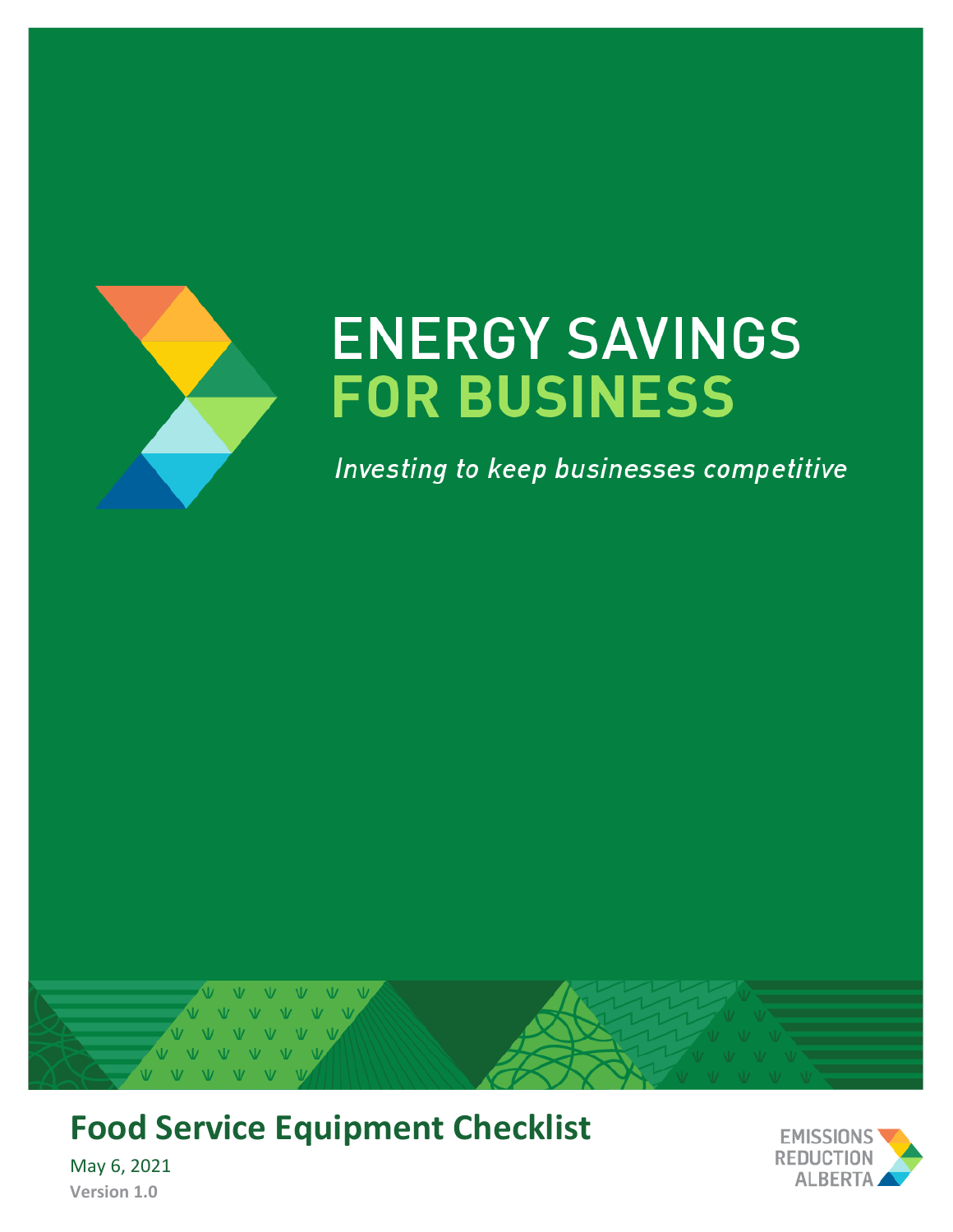### **Table of Contents**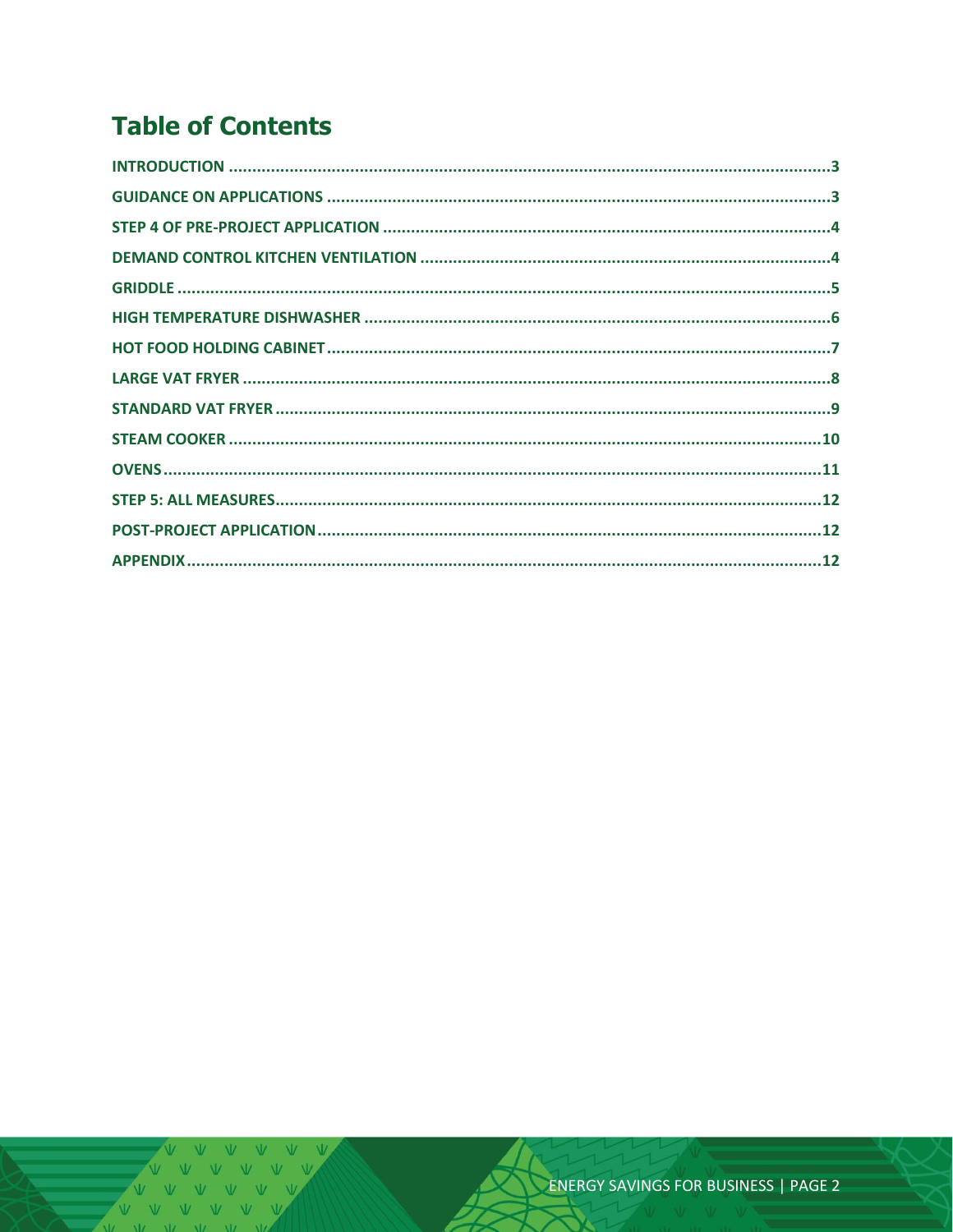#### <span id="page-2-0"></span>**INTRODUCTION**

This document is intended as a guide to support the submission of accurate and complete Food Service Equipment project applications. All applicants with Food Service Equipment should ensure the application meets the Eligibility Requirements set out in the Participant Terms and Conditions, Contractor Code of Conduct and Eligible Measures List. The applicant must submit the requested documentation and answer the questions contained within this document.

This checklist includes guidance for what needs to be entered in each input field at Step 4 and Step 5 of the Application process. Step 5 specifically describes which documents need to be uploaded and their purpose.

#### <span id="page-2-1"></span>**GUIDANCE ON APPLICATIONS**

The following sections provide guidance on Food Service Equipment applications, ensuring that they are complete, accurate and comprehensive.

The applicant and/or contractor will also need to provide the following information in Step 4 and Step 5 of the application submission, as further described in the tables below.

ENERGY SAVINGS FOR BUSINESS | PAGE 3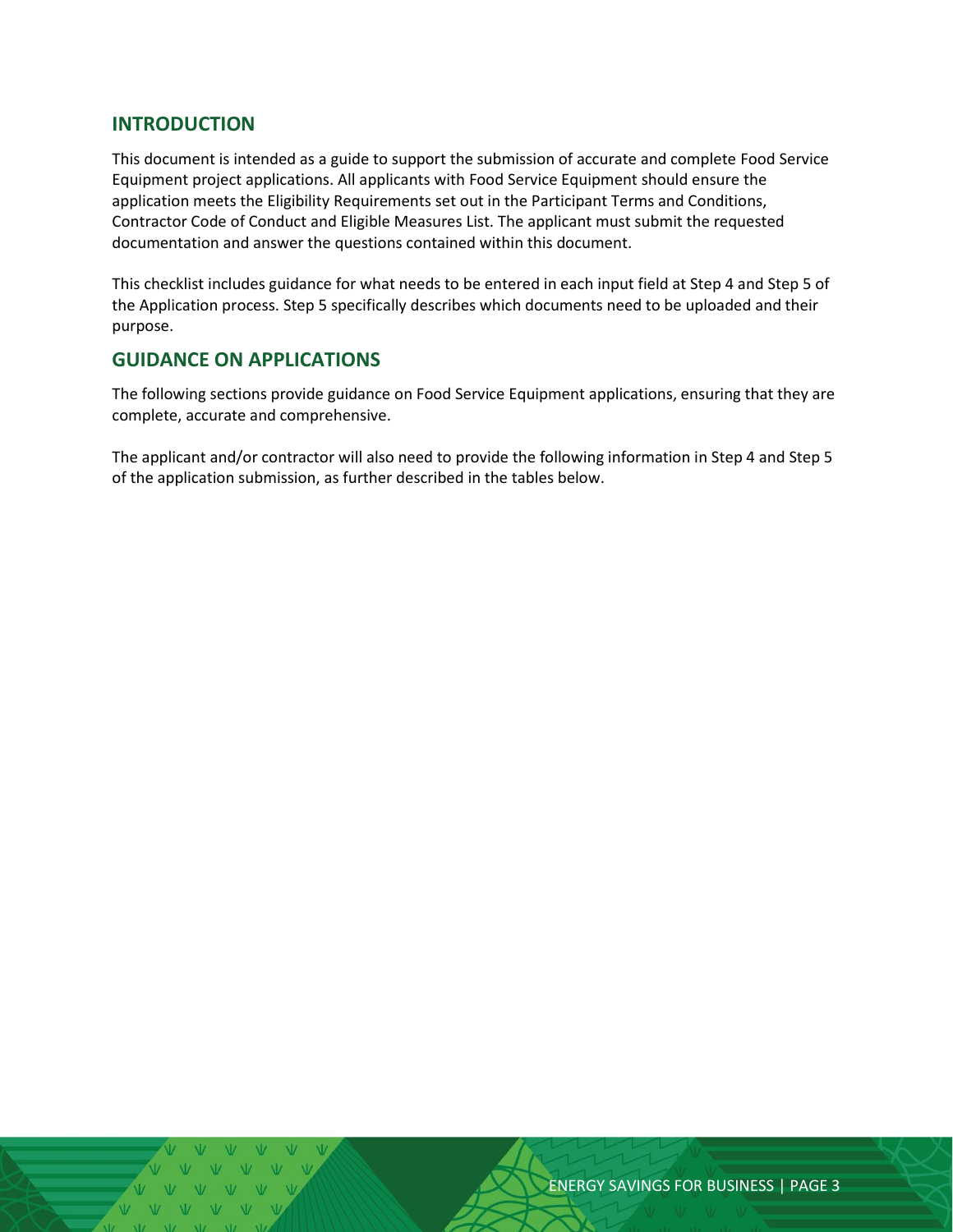#### <span id="page-3-0"></span>**STEP 4 OF PRE-PROJECT APPLICATION**

#### <span id="page-3-1"></span>**DEMAND CONTROL KITCHEN VENTILATION**

- Demand Control Kitchen Ventilation (up to 5,000 CFM)
- Demand Control Kitchen Ventilation (5,001 CFM 10,000 CFM)
- Demand Control Kitchen Ventilation (10,001 CFM 15,000 CFM)

| <b>Field</b>                                      | <b>What to Enter</b>                                                                                                                | <b>How Data or Input Provided is</b><br><b>Used</b>                 |
|---------------------------------------------------|-------------------------------------------------------------------------------------------------------------------------------------|---------------------------------------------------------------------|
| Quantity                                          | Quantity of measure<br>being installed.                                                                                             | • Used to calculate<br>eligible incentive.<br>· Post-project QA/QC. |
| <b>Specification Sheet</b>                        | Upload the specification sheet<br>for the measure.<br>Indicate/circle which specific<br>equipment is being used for the<br>project. | • Post-project QA/QC.                                               |
| <b>Equipment Annual Operating</b><br><b>Hours</b> | Enter the estimated hours the<br>measure runs for each year.                                                                        | • Post-project QA/QC.                                               |
| Manufacturer Name                                 | Enter the manufacturer name.                                                                                                        | • Post-project QA/QC.                                               |
| Model Number                                      | Enter the model number.                                                                                                             | • Post-project QA/QC.                                               |
| <b>CFM</b>                                        | Enter the CFM of the exhaust<br>fan from the hood.                                                                                  | • Confirm incentive calculation<br>· Post-project QA/QC.            |
| <b>Equipment &amp; Material Costs</b>             | Enter equipment and material<br>costs as indicated on the<br>invoice/final quote.                                                   | • Calculate incentive cap.<br>• Post-project QA/QC.                 |
| Labour Cost                                       | Enter labour costs as indicated<br>on the invoice/final quote.                                                                      | • Calculate incentive cap.<br>• Post-project QA/QC.                 |
| Design Cost                                       | Enter design costs as indicated<br>on the invoice/final quote.                                                                      | • Calculate incentive cap.<br>• Post-project QA/QC.                 |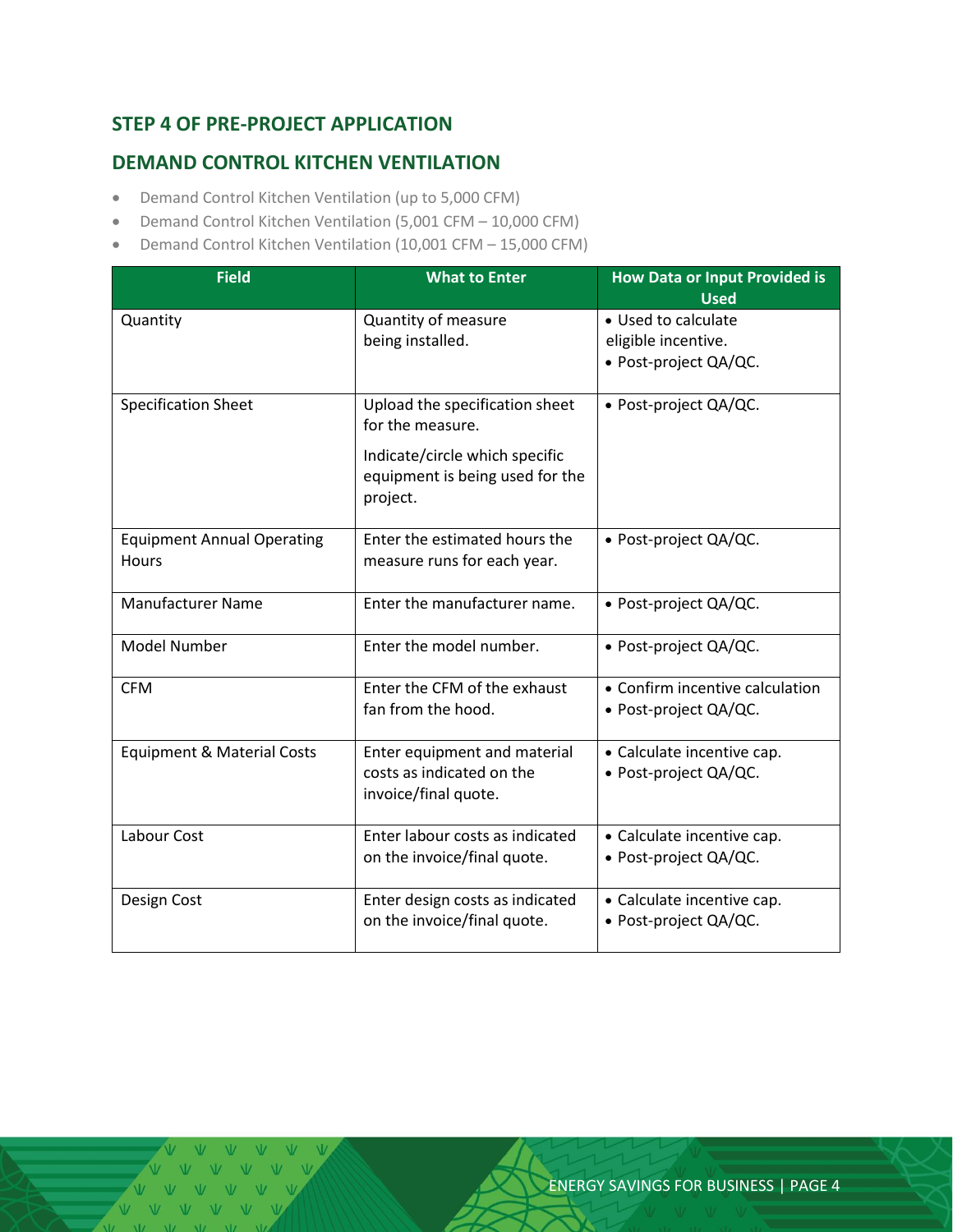#### <span id="page-4-0"></span>**GRIDDLE**

- ENERGY STAR Gas-Fired Griddles
- ENERGY STAR Electric-Fired Griddles

| <b>Field</b>                                      | <b>What to Enter</b>                                                                                                                | <b>How Data or Input Provided is</b><br><b>Used</b>                 |
|---------------------------------------------------|-------------------------------------------------------------------------------------------------------------------------------------|---------------------------------------------------------------------|
| Quantity                                          | Quantity of measure<br>being installed.                                                                                             | • Used to calculate<br>eligible incentive.<br>· Post-project QA/QC. |
| <b>Specification Sheet</b>                        | Upload the specification sheet<br>for the measure.<br>Indicate/circle which specific<br>equipment is being used for the<br>project. | • Post-project QA/QC.                                               |
| <b>ENERGY STAR ID</b>                             | Enter the seven-digit numerical<br>ID.                                                                                              | • Confirm measure eligibility                                       |
| <b>Equipment Annual Operating</b><br><b>Hours</b> | Enter the estimated hours the<br>measure runs for each year.                                                                        | · Post-project QA/QC.                                               |
| <b>Manufacturer Name</b>                          | Enter the manufacturer name.                                                                                                        | • Post-project QA/QC.                                               |
| <b>Model Number</b>                               | Enter the model number.                                                                                                             | • Post-project QA/QC.                                               |
| <b>Equipment &amp; Material Costs</b>             | Enter equipment and material<br>costs as indicated on the<br>invoice/final quote.                                                   | • Calculate the eligible<br>incentive.<br>• Post-project QA/QC.     |
| Labour Cost                                       | Enter labour costs as indicated<br>on the invoice/final quote.                                                                      | • Calculate the eligible<br>incentive.<br>• Post-project QA/QC.     |
| Design Cost                                       | Enter design costs as indicated<br>on the invoice/final quote.                                                                      | • Calculate the eligible<br>incentive.<br>• Post-project QA/QC.     |

V V V V V V VVVVV V V V V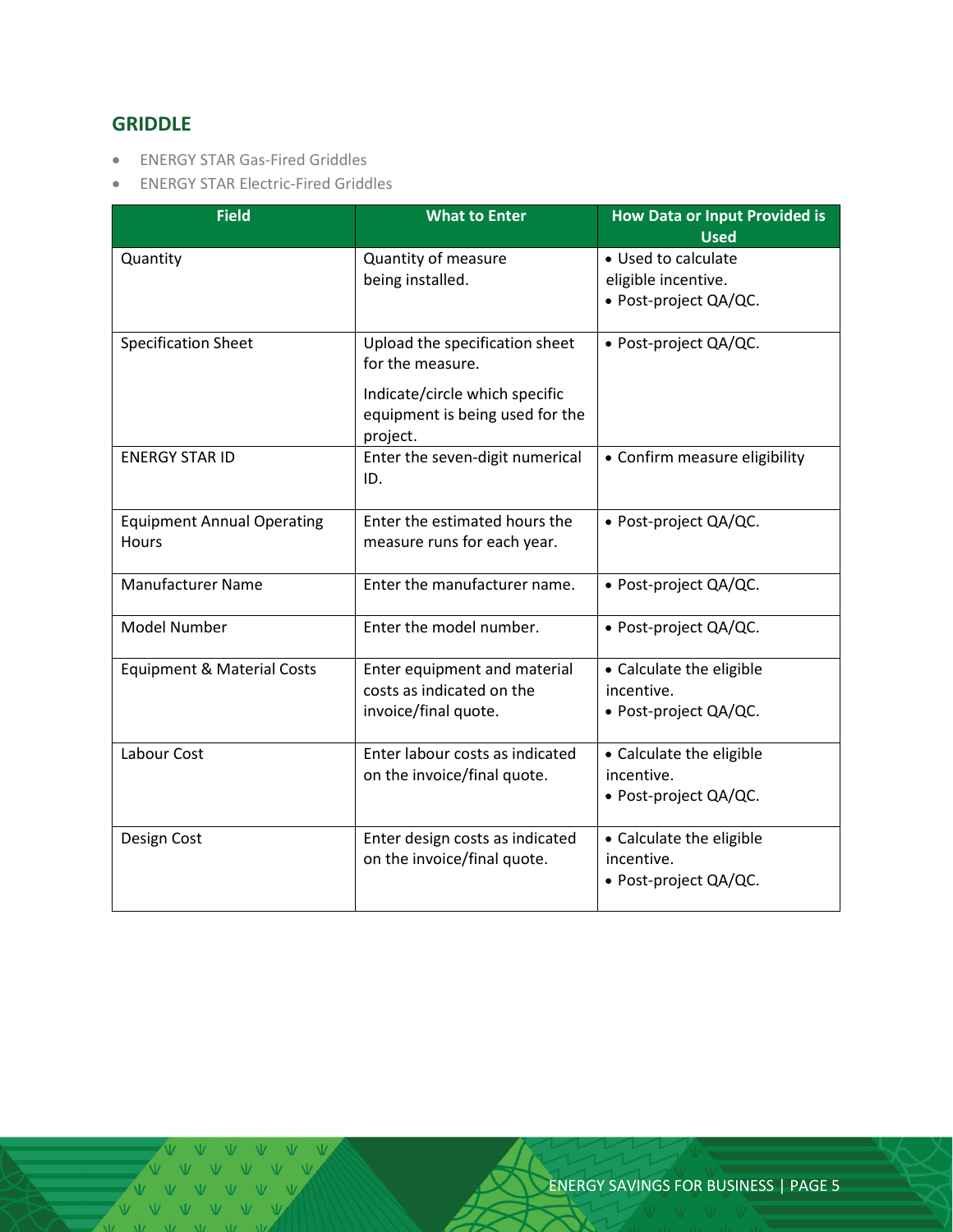#### <span id="page-5-0"></span>**HIGH TEMPERATURE DISHWASHER**

- ENERGY STAR Dishwasher High Temperature Under Counter
- ENERGY STAR Dishwasher High Temperature Stationary Single Tank Door
- ENERGY STAR Dishwasher High Temperature Single Tank Conveyor
- ENERGY STAR Dishwasher High Temperature Multi-Tank Conveyor

| <b>Field</b>                               | <b>What to Enter</b>                                                                                                                | <b>How Data or Input Provided is</b><br><b>Used</b>                 |  |
|--------------------------------------------|-------------------------------------------------------------------------------------------------------------------------------------|---------------------------------------------------------------------|--|
| Quantity                                   | Quantity of measure<br>being installed.                                                                                             | • Used to calculate<br>eligible incentive.<br>· Post-project QA/QC. |  |
| <b>Specification Sheet</b>                 | Upload the specification sheet<br>for the measure.<br>Indicate/circle which specific<br>equipment is being used for the<br>project. | • Confirm measure eligibility<br>· Post-project QA/QC.              |  |
| <b>ENERGY STAR ID</b>                      | Enter the seven-digit numerical<br>ID.                                                                                              | • Confirm measure eligibility                                       |  |
| <b>Equipment Annual Operating</b><br>Hours | Enter the estimated hours the<br>measure runs for each year.                                                                        | · Post-project QA/QC.                                               |  |
| <b>Manufacturer Name</b>                   | Enter the manufacturer name.                                                                                                        | • Post-project QA/QC.                                               |  |
| <b>Model Number</b>                        | Enter the model number.                                                                                                             | • Post-project QA/QC.                                               |  |
| <b>Equipment &amp; Material Costs</b>      | Enter equipment and material<br>costs as indicated on the<br>invoice/final quote.                                                   | • Calculate the eligible<br>incentive.<br>• Post-project QA/QC.     |  |
| Labour Cost                                | Enter labour costs as indicated<br>on the invoice/final quote.                                                                      | • Calculate the eligible<br>incentive.<br>• Post-project QA/QC.     |  |
| Design Cost                                | Enter design costs as indicated<br>on the invoice/final quote.                                                                      | • Calculate the eligible<br>incentive.<br>• Post-project QA/QC.     |  |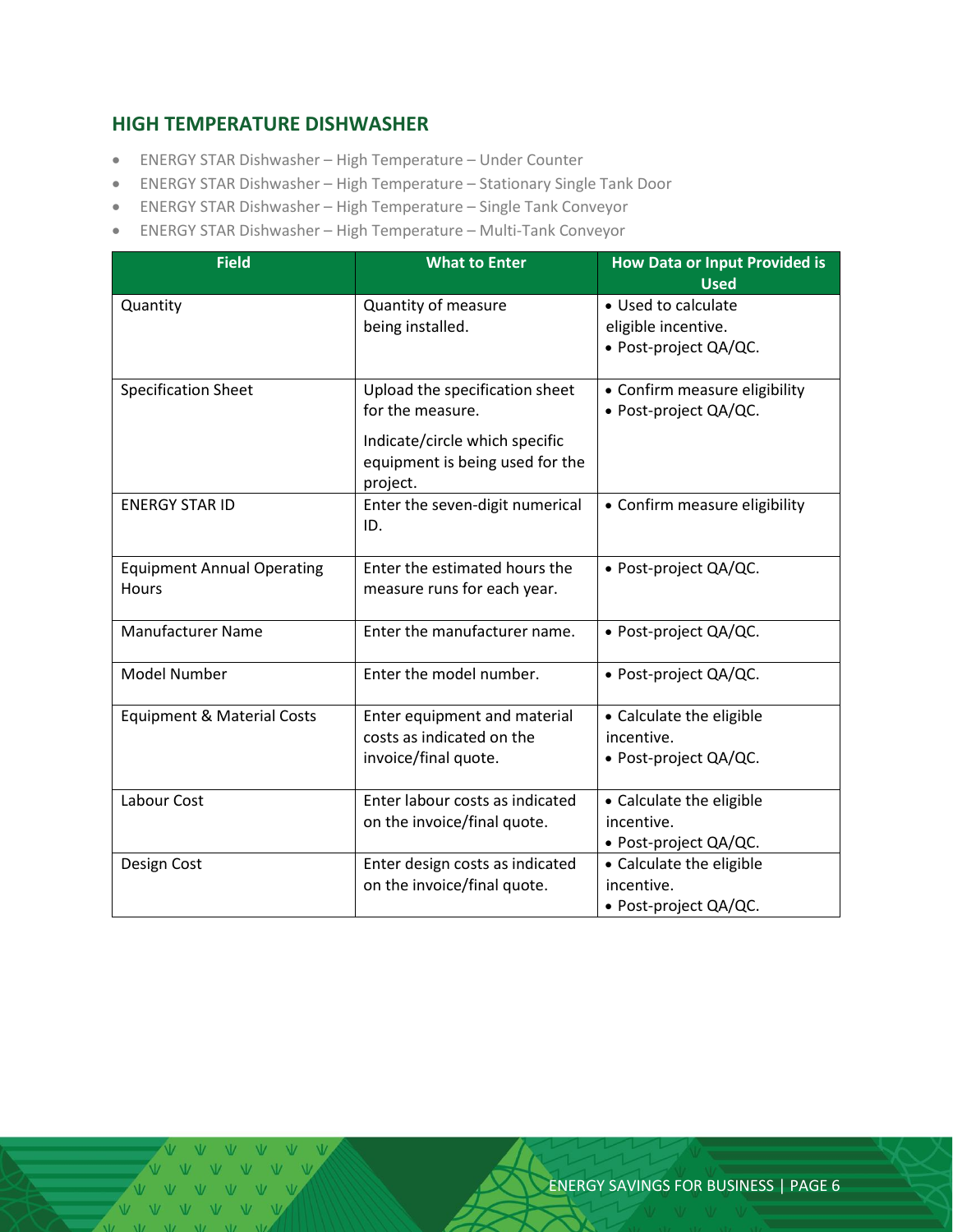#### <span id="page-6-0"></span>**HOT FOOD HOLDING CABINET**

- ENERGY STAR Hot Food Holding Cabinet Full Size
- ENERGY STAR Hot Food Holding Cabinet 3/4 Size
- ENERGY STAR Hot Food Holding Cabinet 1/2 Size

| <b>Field</b>                               | <b>What to Enter</b>                                                          | <b>How Data or Input Provided is</b><br><b>Used</b>     |
|--------------------------------------------|-------------------------------------------------------------------------------|---------------------------------------------------------|
| Quantity                                   | Quantity of measure<br>being installed.                                       | • Used to calculate<br>eligible incentive.              |
|                                            |                                                                               | · Post-project QA/QC.                                   |
| <b>Specification Sheet</b>                 | Upload the specification sheet<br>for the measure.                            | • Confirm measure eligibility.<br>• Post-project QA/QC. |
|                                            | Indicate/circle which specific<br>equipment is being used for the<br>project. |                                                         |
| <b>ENERGY STAR ID</b>                      | Enter the seven-digit numerical<br>ID.                                        | • Confirm measure eligibility.                          |
| <b>Equipment Annual Operating</b><br>Hours | Enter the estimated hours the<br>measure runs for each year.                  | • Post-project QA/QC.                                   |
| <b>Manufacturer Name</b>                   | Enter the manufacturer name.                                                  | • Post-project QA/QC.                                   |
| <b>Model Number</b>                        | Enter the model number.                                                       | • Post-project QA/QC.                                   |
| <b>Equipment &amp; Material Costs</b>      | Enter equipment and material                                                  | • Calculate the eligible                                |
|                                            | costs as indicated on the<br>invoice/final quote.                             | incentive.<br>• Post-project QA/QC.                     |
| Labour Cost                                | Enter labour costs as indicated                                               | • Calculate the eligible                                |
|                                            | on the invoice/final quote.                                                   | incentive.<br>• Post-project QA/QC.                     |
| Design Cost                                | Enter design costs as indicated                                               | • Calculate the eligible                                |
|                                            | on the invoice/final quote.                                                   | incentive.<br>• Post-project QA/QC.                     |

V V V V  $V - V$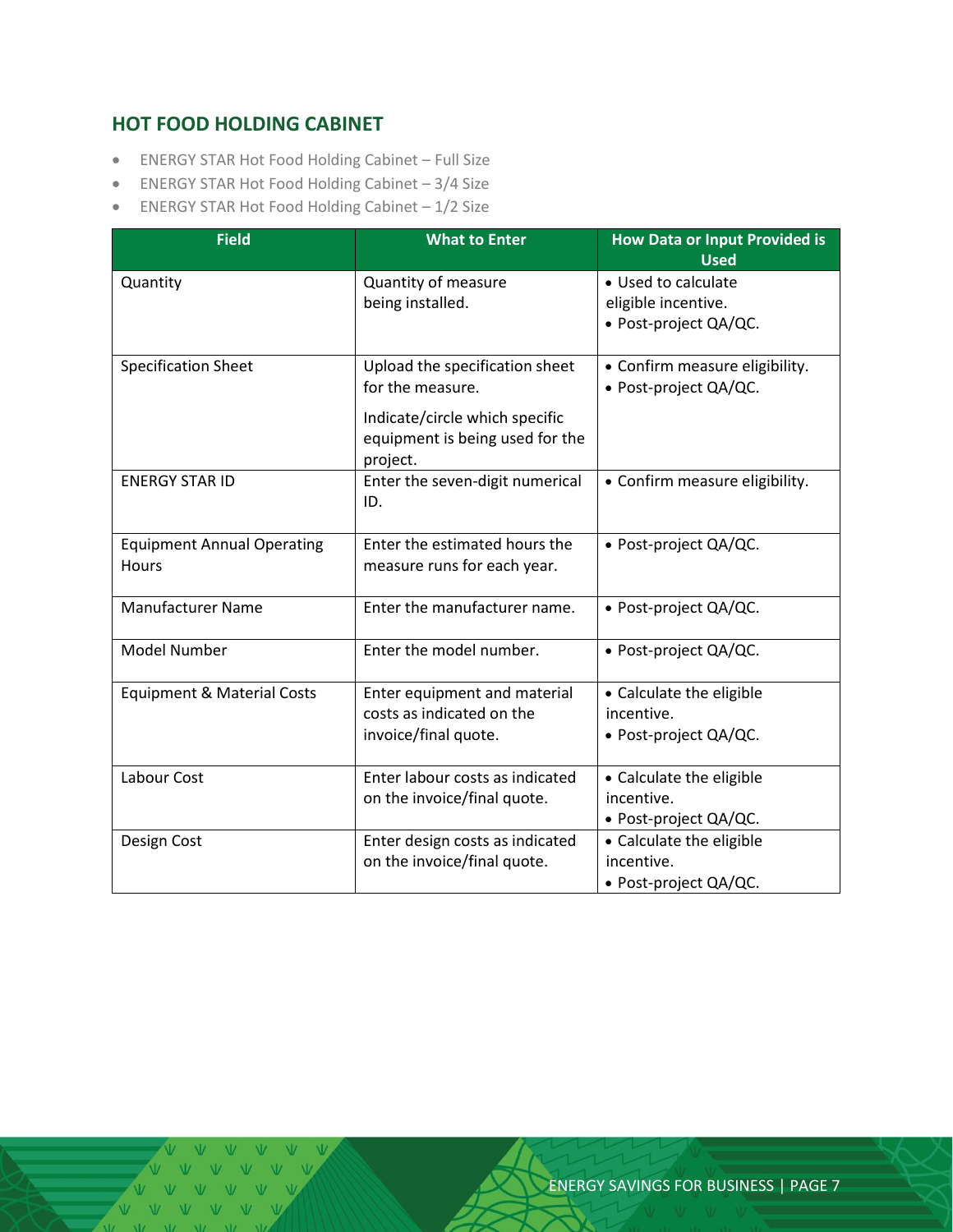#### <span id="page-7-0"></span>**LARGE VAT FRYER**

- ENERGY STAR Gas-Fired Large Vat Fryer
- ENERGY STAR Electric-Fired Large Vat Fryer

| <b>Field</b>                                      | <b>What to Enter</b>                                                                                                                | <b>How Data or Input Provided is</b><br><b>Used</b>             |
|---------------------------------------------------|-------------------------------------------------------------------------------------------------------------------------------------|-----------------------------------------------------------------|
| Quantity                                          | Quantity of measure<br>being installed.                                                                                             | • Calculate the eligible<br>incentive.<br>• Post-project QA/QC. |
| <b>Specification Sheet</b>                        | • Upload the specification sheet<br>for the measure.<br>• Indicate/circle which specific<br>equipment is being used<br>for project. | • Confirm measure eligibility.<br>· Post-project QA/QC.         |
| <b>ENERGY STAR ID</b>                             | Enter the seven-digit numerical<br>ID.                                                                                              | • Confirm measure eligibility.                                  |
| <b>Equipment Annual Operating</b><br><b>Hours</b> | Enter the estimated hours the<br>measure runs for each year.                                                                        | • Post-project QA/QC.                                           |
| <b>Manufacturer Name</b>                          | Enter the manufacturer name.                                                                                                        | · Post-project QA/QC.                                           |
| Model Number                                      | Enter the model number.                                                                                                             | · Post-project QA/QC.                                           |
| <b>Equipment &amp; Material Costs</b>             | Enter equipment and material<br>costs as indicated on the<br>invoice/final quote.                                                   | • Calculate the eligible<br>incentive.<br>· Post-project QA/QC. |
| Labour Cost                                       | Enter labour costs as indicated<br>on the invoice/final quote.                                                                      | • Calculate the eligible<br>incentive.<br>• Post-project QA/QC. |
| Design Cost                                       | Enter design costs as indicated<br>on the invoice/final quote.                                                                      | • Calculate the eligible<br>incentive.<br>· Post-project QA/QC. |

V V V V V V VVVVV VVV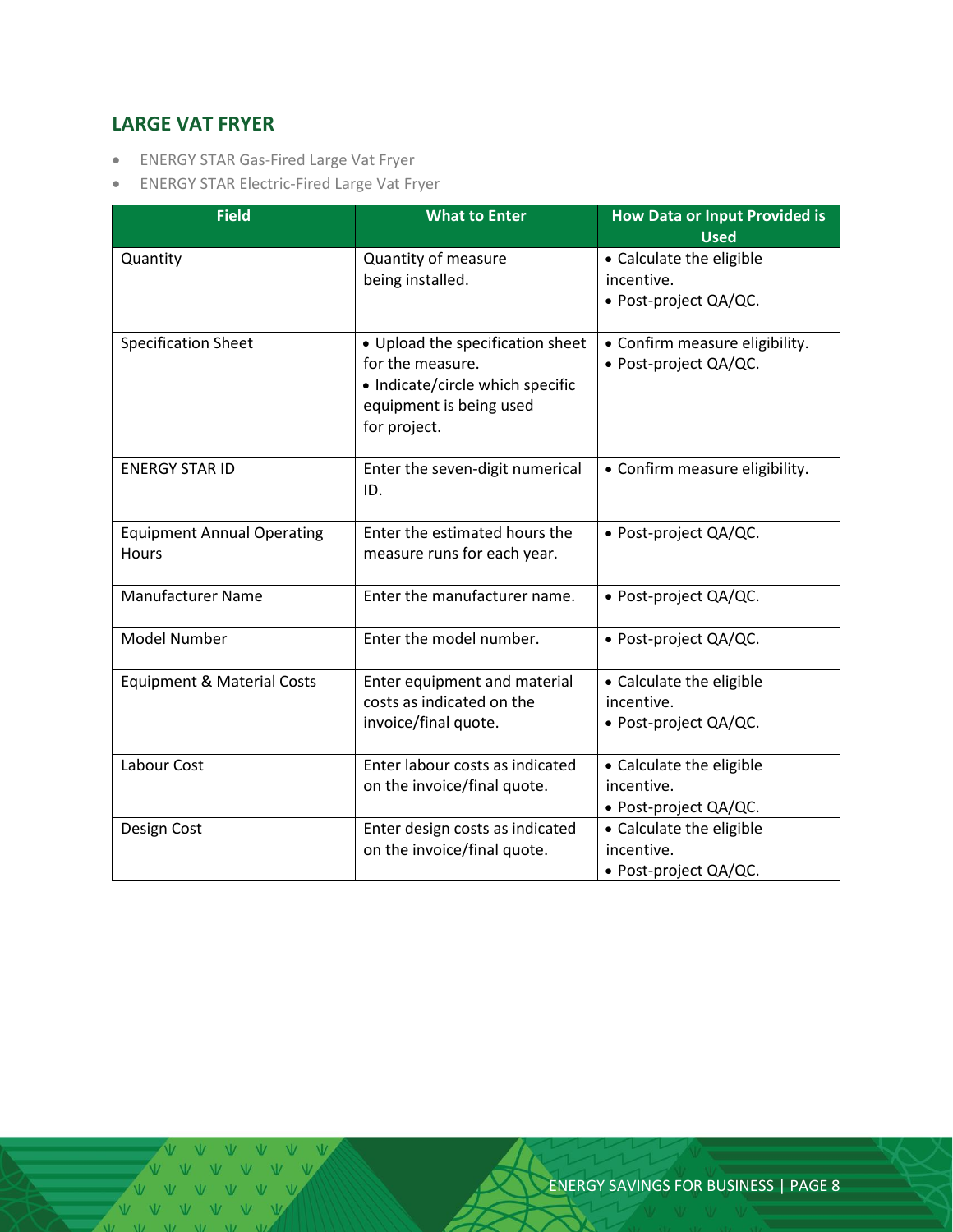#### <span id="page-8-0"></span>**STANDARD VAT FRYER**

- ENERGY STAR Gas-Fired Standard Vat Fryer
- ENERGY STAR Electric-Fired Standard Vat Fryer

| <b>Field</b>                          | <b>What to Enter</b>                                      | <b>How Data or Input Provided is</b><br><b>Used</b> |
|---------------------------------------|-----------------------------------------------------------|-----------------------------------------------------|
| Quantity                              | Quantity of measure                                       | • Calculate the eligible                            |
|                                       | being installed.                                          | incentive.                                          |
|                                       |                                                           | · Post-project QA/QC.                               |
| <b>Specification Sheet</b>            | Upload the specification sheet                            | • Confirm measure eligibility                       |
|                                       | for the measure.                                          | · Post-project QA/QC.                               |
|                                       | Indicate/circle which specific<br>equipment is being used |                                                     |
| <b>ENERGY STAR ID</b>                 | for project.                                              |                                                     |
|                                       | Enter the seven-digit numerical<br>ID.                    | • Confirm measure eligibility.                      |
|                                       |                                                           |                                                     |
| <b>Equipment Annual Operating</b>     | Enter the estimated hours the                             | • Post-project QA/QC.                               |
| Hours                                 | measure runs for each year.                               |                                                     |
| <b>Manufacturer Name</b>              | Enter the manufacturer name.                              | · Post-project QA/QC.                               |
|                                       |                                                           |                                                     |
| <b>Model Number</b>                   | Enter the model number.                                   | • Post-project QA/QC.                               |
|                                       |                                                           |                                                     |
| <b>Equipment &amp; Material Costs</b> | Enter equipment and material                              | • Calculate the eligible                            |
|                                       | costs as indicated on the                                 | incentive.                                          |
|                                       | invoice/final quote.                                      | • Post-project QA/QC.                               |
| Labour Cost                           | Enter labour costs as indicated                           | • Calculate the eligible                            |
|                                       | on the invoice/final quote.                               | incentive.                                          |
|                                       |                                                           | • Post-project QA/QC.                               |
| Design Cost                           | Enter design costs as indicated                           | • Calculate the eligible                            |
|                                       | on the invoice/final quote.                               | incentive.                                          |
|                                       |                                                           | · Post-project QA/QC.                               |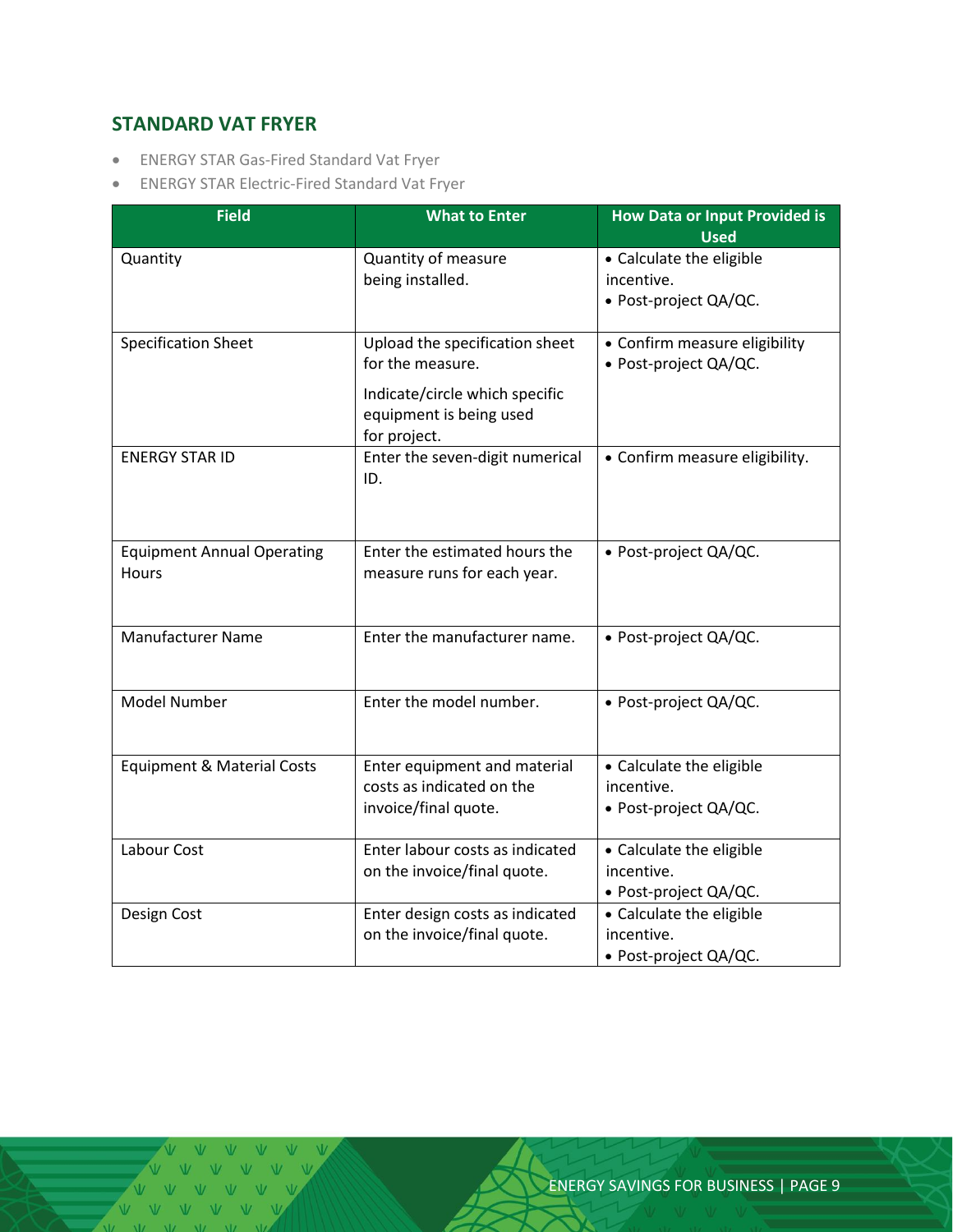#### <span id="page-9-0"></span>**STEAM COOKER**

- ENERGY STAR Gas-Fired Steam Cooker
- ENERGY STAR Electric-Fired Steam Cooker

| <b>Field</b>                               | <b>What to Enter</b>                                                                                                                | <b>How Data or Input Provided is</b><br><b>Used</b>                 |
|--------------------------------------------|-------------------------------------------------------------------------------------------------------------------------------------|---------------------------------------------------------------------|
| Quantity                                   | Quantity of measure<br>being installed.                                                                                             | • Used to calculate<br>eligible incentive.<br>· Post-project QA/QC. |
| <b>Specification Sheet</b>                 | Upload the specification sheet<br>for the measure.<br>Indicate/circle which specific<br>equipment is being used for the<br>project. | • Confirm measure eligibility.<br>· Post-project QA/QC.             |
| <b>ENERGY STAR ID</b>                      | Enter the seven-digit numerical<br>ID.                                                                                              | • Confirm measure eligibility.                                      |
| <b>Equipment Annual Operating</b><br>Hours | Enter the estimated hours the<br>measure runs for each year.                                                                        | • Post-project QA/QC.                                               |
| <b>Manufacturer Name</b>                   | Enter the manufacturer name.                                                                                                        | · Post-project QA/QC.                                               |
| <b>Model Number</b>                        | Enter the model number.                                                                                                             | • Post-project QA/QC.                                               |
| Number of Pans                             | Enter the number of pans.                                                                                                           | · Post-project QA/QC.                                               |
| <b>Equipment &amp; Material Costs</b>      | Enter equipment and material<br>costs as indicated on the<br>invoice/final quote.                                                   | • Calculate the eligible<br>incentive.<br>• Post-project QA/QC.     |
| Labour Cost                                | Enter labour costs as indicated<br>on the invoice/final quote.                                                                      | • Calculate the eligible<br>incentive.<br>• Post-project QA/QC.     |
| Design Cost                                | Enter design costs as indicated<br>on the invoice/final quote.                                                                      | • Calculate the eligible<br>incentive.<br>• Post-project QA/QC.     |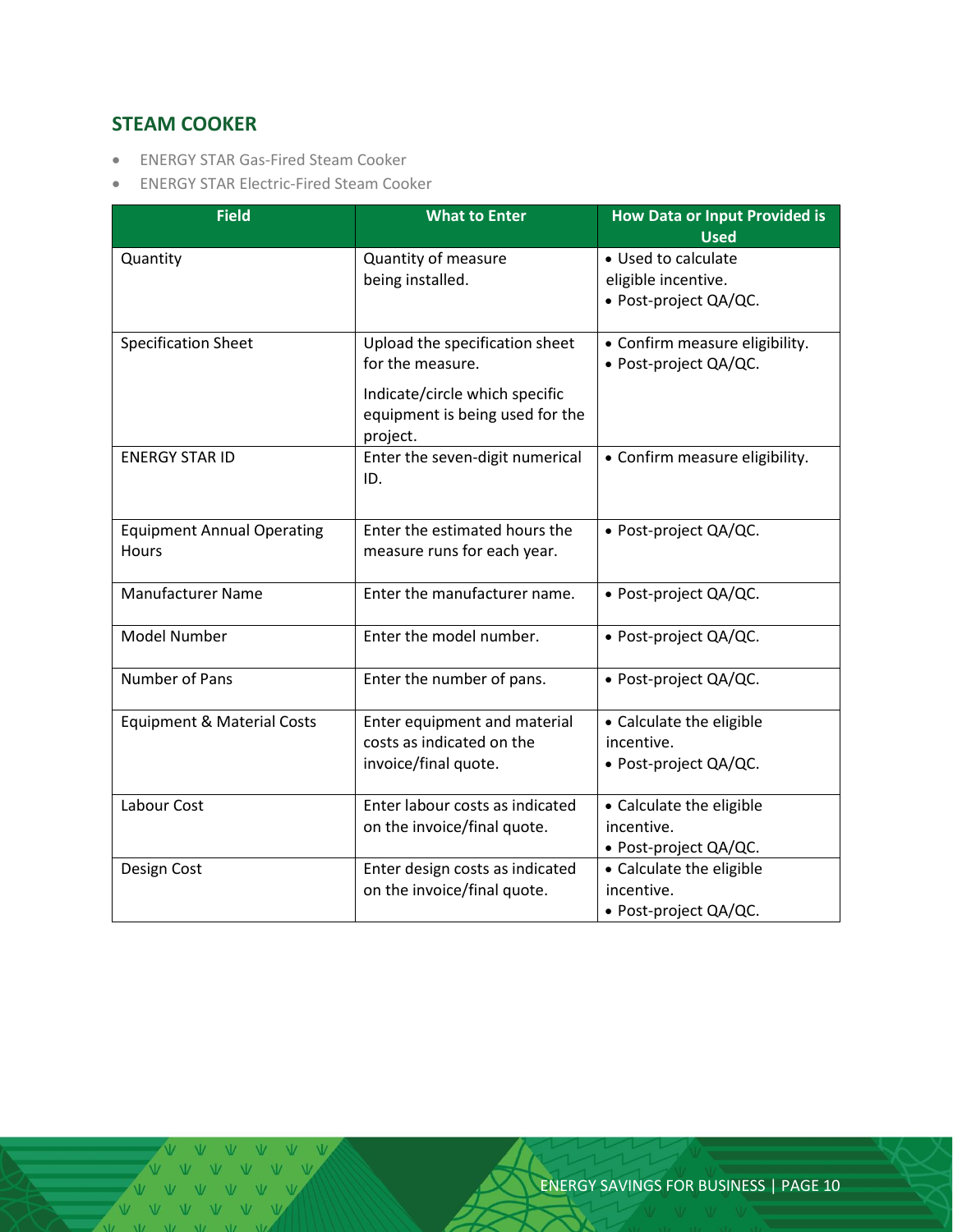#### <span id="page-10-0"></span>**OVENS**

- ENERGY STAR Gas-Fired Convection Oven
- ENERGY STAR Gas-Fired Combination Oven
- ENERGY STAR Gas-Fired Rack Oven Single
- ENERGY STAR Gas-Fired Rack Oven Double
- Gas-Fired Conveyor Oven
- ENERGY STAR Electric-Fired Convection Oven Full Size
- ENERGY STAR Electric-Fired Convection Oven Half Size

| <b>Field</b>                          | <b>What to Enter</b>                                                          | <b>How Data or Input Provided is</b><br><b>Used</b>     |
|---------------------------------------|-------------------------------------------------------------------------------|---------------------------------------------------------|
| Quantity                              | Quantity of measure                                                           | • Used to calculate                                     |
|                                       | being installed.                                                              | eligible incentive.                                     |
|                                       |                                                                               | · Post-project QA/QC.                                   |
|                                       |                                                                               |                                                         |
| <b>ENERGY STAR ID</b>                 | Enter the seven-digit numerical<br>ID.                                        | • Confirm measure eligibility.                          |
| This is not needed for Gas-Fired      |                                                                               |                                                         |
| Conveyor Ovens                        |                                                                               |                                                         |
| <b>Specification Sheet</b>            | Upload the specification sheet<br>for the measure.                            | • Confirm measure eligibility.<br>· Post-project QA/QC. |
|                                       | Indicate/circle which specific<br>equipment is being used for the<br>project. |                                                         |
| <b>ENERGY STAR ID</b>                 | Enter the seven-digit numerical                                               | • Confirm measure eligibility.                          |
| This is not needed for Gas-Fired      | ID.                                                                           |                                                         |
| Conveyor Ovens                        |                                                                               |                                                         |
| <b>Equipment Annual Operating</b>     | Enter the estimated hours the                                                 | · Post-project QA/QC.                                   |
| Hours                                 | measure runs for each year.                                                   |                                                         |
| <b>Manufacturer Name</b>              | Enter the manufacturer name.                                                  | • Post-project QA/QC.                                   |
| Model Number                          | Enter the model number.                                                       | • Post-project QA/QC.                                   |
| <b>Equipment &amp; Material Costs</b> | Enter equipment and material                                                  | • Calculate the eligible                                |
|                                       | costs as indicated on the                                                     | incentive.                                              |
|                                       | invoice/final quote.                                                          | • Post-project QA/QC.                                   |
| Labour Cost                           | Enter labour costs as indicated                                               | • Calculate the eligible                                |
|                                       | on the invoice/final quote.                                                   | incentive.                                              |
|                                       |                                                                               | • Post-project QA/QC.                                   |
| Design Cost                           | Enter design costs as indicated                                               | • Calculate the eligible                                |
|                                       | on the invoice/final quote.                                                   | incentive.                                              |
|                                       |                                                                               | · Post-project QA/QC.                                   |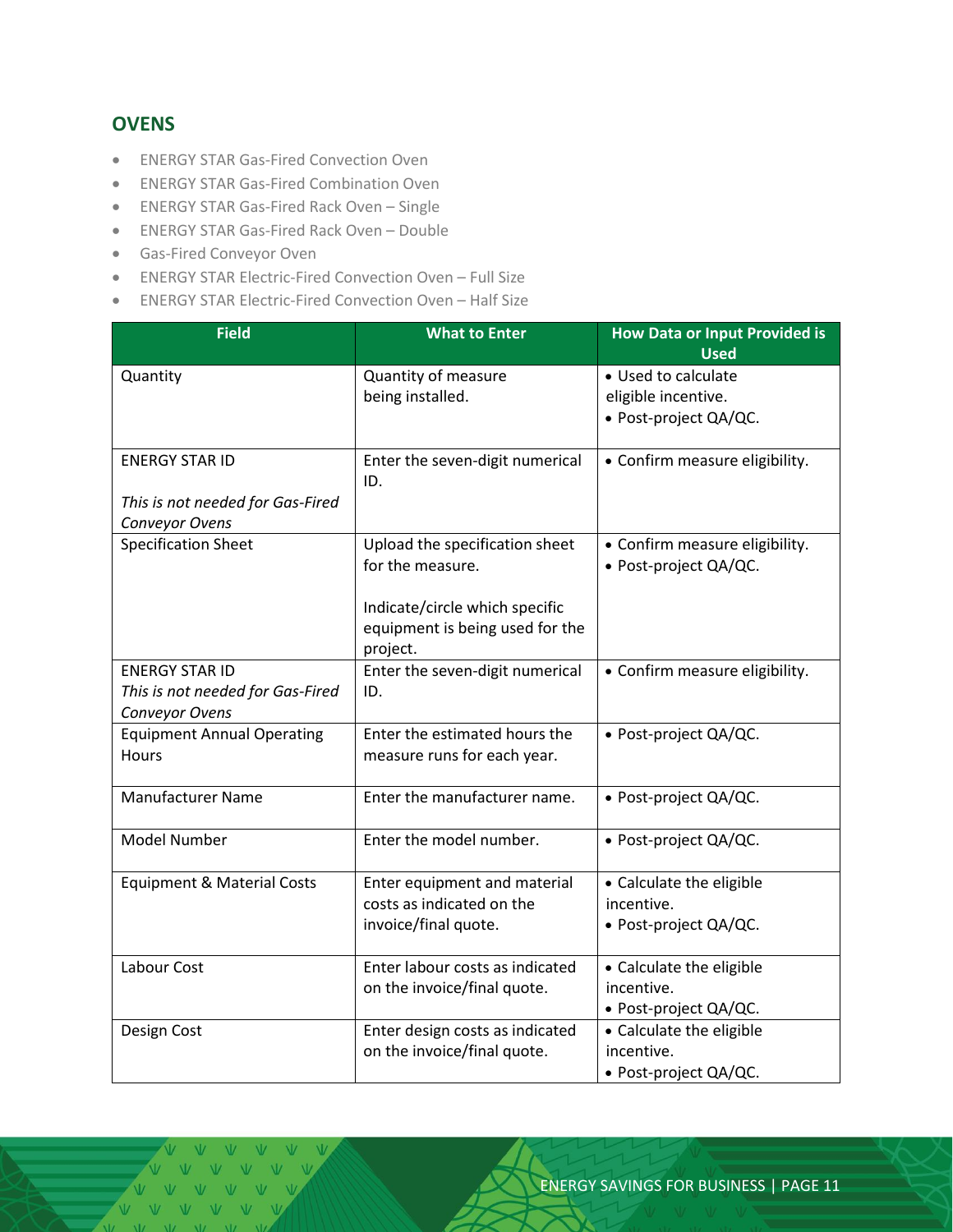#### <span id="page-11-0"></span>**STEP 5: ALL MEASURES**

| <b>Field</b>                         | <b>What to Enter</b>                                                                                                                                                                                                                            | <b>How Data or Input Provided is</b><br><b>Used</b>                                                             |
|--------------------------------------|-------------------------------------------------------------------------------------------------------------------------------------------------------------------------------------------------------------------------------------------------|-----------------------------------------------------------------------------------------------------------------|
| Cost Quote                           | Quote or invoice should be<br>itemized to include quantity,<br>brand, model numbers for<br>equipment, applicant name,<br>contractor name, facility address<br>and date (Sample quote provided<br>in the Appendix).<br>Costs should be indicated | • Cross-reference against<br>provided costs.<br>• Calculate the eligible<br>incentive.<br>• Post-project QA/QC. |
|                                      | separately for:<br><b>Equipment and Material</b><br>Labour<br>Design and Others<br>Taxes                                                                                                                                                        |                                                                                                                 |
| <b>Electricity Bill for Facility</b> | Upload the most recent electricity<br>bill available for the facility.                                                                                                                                                                          | • Ascertain rate class.                                                                                         |

#### <span id="page-11-1"></span>**POST-PROJECT APPLICATION**

Note that for the post-project application, you will be required to confirm that no changes were made from the pre-project application, unless an Application Change Approval Notice was issued by ERA. In terms of documents required, you will need to provide evidence of the following:

- Invoice for Project Costs
- Proof of Payment for Project Costs
- Conditions stated in the Notice of Pre-Approval

<span id="page-11-2"></span>Participant may be subject to a QA/QC check and asked for additional documentation to facilitate a site visit.